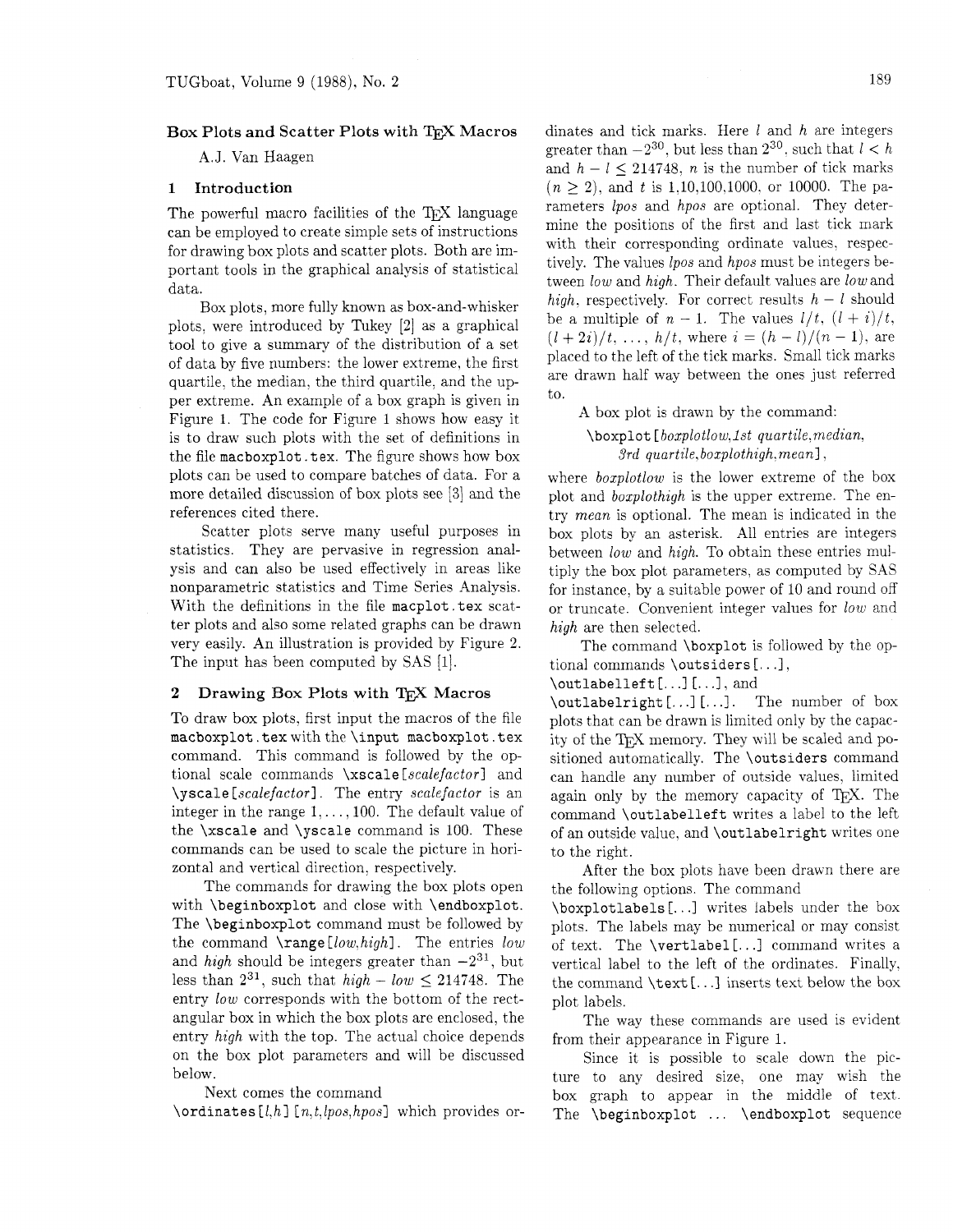should then be enclosed by the TEX commands \midinsert . . . \endinsert.

The macros in the macboxplot .tex file are compatible with the IAT<sub>RX</sub> system developed by Leslie Lamport.

## **3** Drawing Scatter Plots with T<sub>E</sub>X Macros

To draw a scatter plot. first input the macros of the file macplot . tex with the \input macplot . tex command. This command is followed by the optional scale commands \xscale [. . .I and \y scale [. . .I which are identical to the commands of the same name in the file macboxplot . tex.

The commands for drawing a scatter plot open with \beginplot and close with \endplot. The \beginplot command must be followed by the commands  $\xrightleftharpoons$  [...] and  $\yrightleftharpoons$  [...]. These commands set the lower and upper limits of the x coordinates and the y coordinates of the points to be plotted. The \yrange command is identical to \range. Next come the commands  $\x^{i}$ ... [...] and \yaxis [. . .I [. . .I which provide scales for the x axis and y axis. The command \yaxis is identical to \ordinates. Instead of these two commands, one can also apply the commands:

> $\lambda$ xlabels  $[(x_1, xlabel1)(x_2, xlabel2),...]$ and  $\ylabel{eq:1} \ylabel{eq:1} \ylabel{eq:1} \ylabel{eq:1} \ylabel{eq:1} \ylabel{eq:1} \ylabel{eq:1} \ylabel{eq:1} \ylabel{eq:1} \xspace$

The first entry within each pair of parentheses indicates the location on the x axis and y axis, respectively. It should be an integer between the parameters in \xrange and \yrange, respectively. The second entry is the label one wants to write near

that location. The following commands:  $\points$ [...][...],  $\left\{ \right.\right\}$   $\left[\dots\right], \right\}$  ,  $\left[\dots\right], \$  $\hbox{\tt \hbox{horlabel}[...]}$ ,  $\vert ...]$ ,  $\hbox{\tt \hbox{horlash}[...]}$ , and \vertdash[...] can be applied in any order.

The \points [plottingsymbol]  $[(x_1, y_1)]$  $(x_2,y_2),..., (x_n,y_n)]$  command places the plotting symbol in the locations given by the coordinate pairs. The plotting symbol can be almost any symbol in the T<sub>F</sub>X system.

The **\leftlabel[...][...]** command writes a label to the left of a point and

\rightlabel [. . .] [. . .I writes one to the right. The \horlabel[. . .I command writes a label below the x axis and \vertlabel [. . .I writes one to the left of the y axis. The commands \hordash [. . .I and \vertdash [. . .] draw horizontal and vertical lines of dashes, respectively. The last command is the \text [. . .I command which writes text below the horizontal label.

The use of most of the these commands is illustrated in Figure 2. The macros are again compatible with the IATRX system.

Besides the TFX macros described above, there is a definition which requires PostScript for drawing slanted lines. It is of the form:

> $\P$ Spolyline [linethickness] [ $(x_1, y_1)$ ]  $(x_2,y_2), \ldots (x_n,y_n)$ .

The entry *linethickness* is a number which sets the thickness of the polygonal line connecting the points  $(x_1, y_1), (x_2, y_2), \ldots, (x_n, y_n)$ . The unit used by PostScript is the bp.

Acknowledgement. The author wishes to thank Professor L. Gordon for his suggestion to try to make T<sub>F</sub>X draw statistical graphs and for his constructive remarks. He also wishes to thank the department of mathematics of the University of Southern California for allowing him to use their excellent TFX facilities.

# References

- [1] SAS Institute Inc. SAS/STAT Guide for Personal Computers, Version 6 Edition. Cary, North Carolina, 1985.
- [2] John W. Tukey. Exploratory Data Analysis. Addison-Wesley Publishing Company, Reading, Massachusetts, 1977.
- [3] Antonius J. Van Haagen. Box Plots and Scatter Plots with *TEX* Macros. A Thesis for the Degree of Master of Science in Statistics, University of Southern California, Los Angeles, 1987.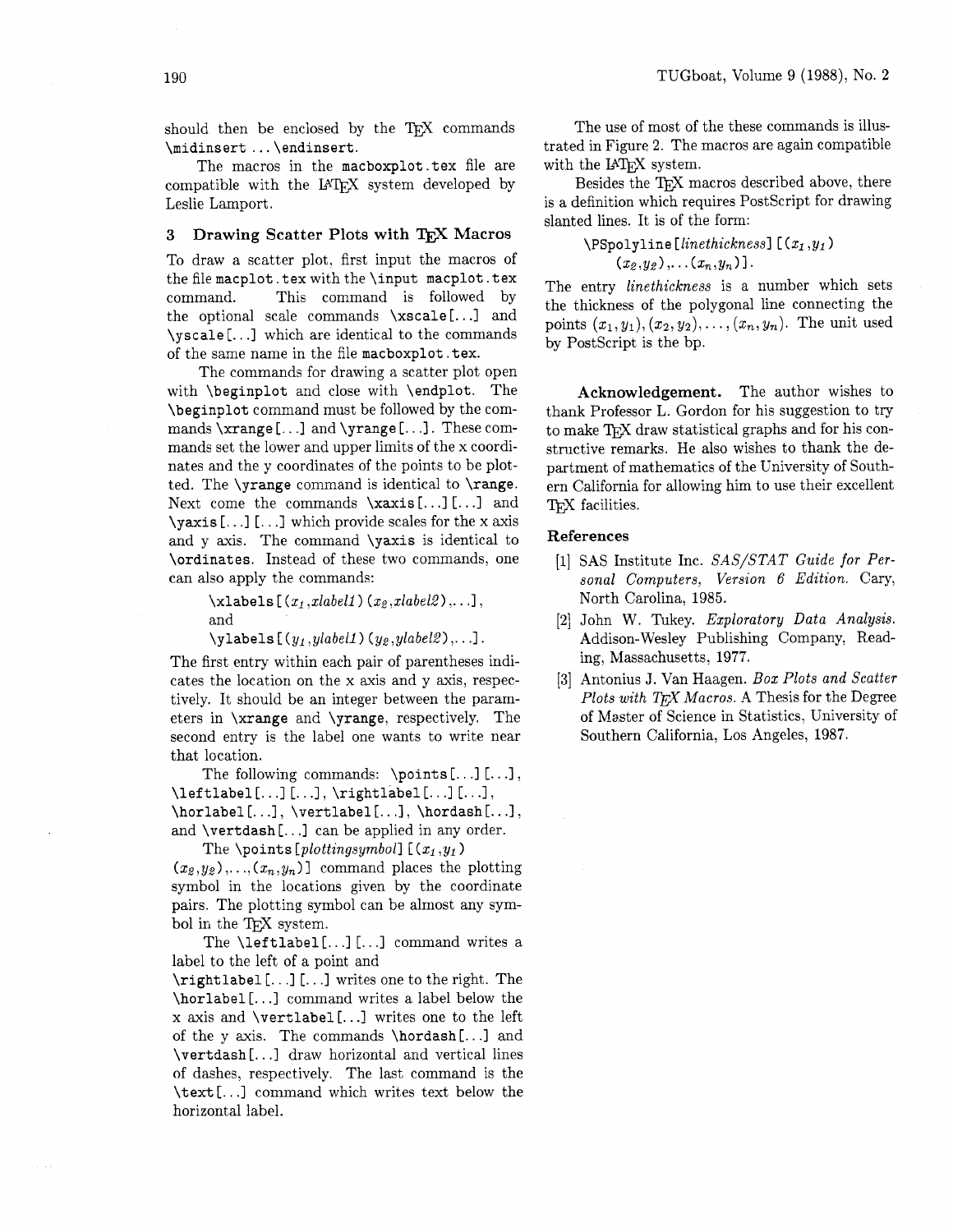

Figure 1: BOX GRAPH. The vertical scale is payoff of the New Jersey lottery, or numbers game, in which a player picks a threedigit number from 000 to 999. Winners share half of the pot. Each box graph shows the distribution of payoffs for all numbers with a particular leading digit. A leading digit of zero has the highest payoffs because fewer people tend to pick them. As the leading digit increases from one to nine the payoffs increase in a zigzag fashion, showing odd first digits are preferred to even. (From: The Elements of Graphing Data by William S.Cleveland. The data for this picture have been obtained by measuring the picture in Cleveland's book.)